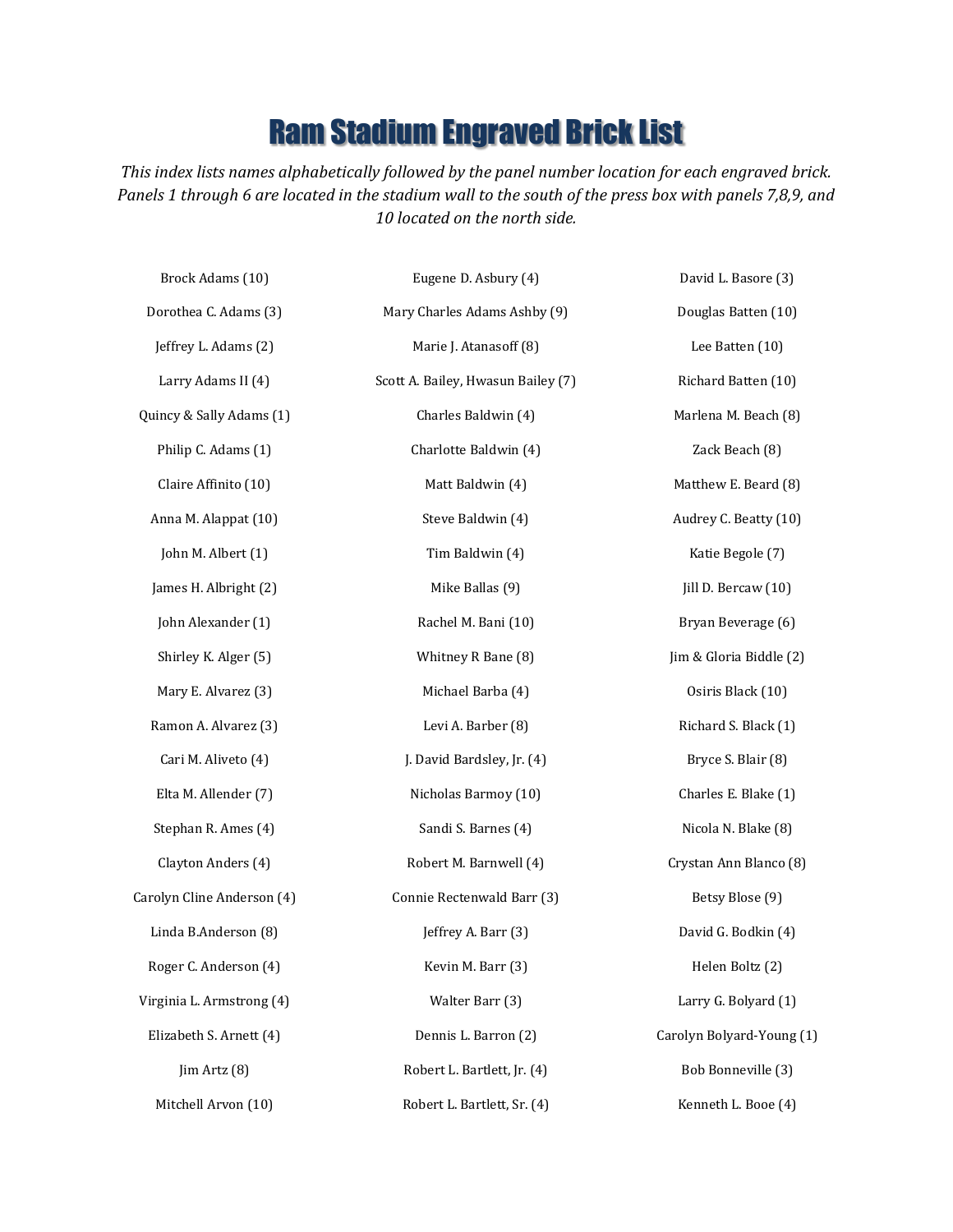Ken Boone (5) Cheryl Boone (5) Jack D. Booth (4) Dean Botsford (4) John W. Bounatsas (4) Luke Bowman (7) Janet Knode Bowers (8) Raymond Bowers (8) Meredith A. Boyd (9) Scott Boyer (4) Dawn (Moats) Bozek (6) Bubba Brady (10) Farrell M. Brady (8) John and Rita Brady (8) G. D. Bo Bragaw (4) Paul Braim (4) Beatrice J. Brandhorst (4) Samuel M. Breeden (1) James & Lily M. Bright (9) Chad W. Broadwater (4) Stephanie Brooks (10) Aysa Brown (10) Charles M. Brown (2) Dezirea N Brown (8) Jaime K. Brown (8) Rachel Faith Brown (8) Robert L. Brown (2) Sherry Miller Brown (8) Dr. & Mrs. V.J. Brown, Jr. (2)

Chelsea Lorayne Bryan (10) Justin Bryan (10) David Bryant (4) Robert W. Bryant (2) Buckler (7) Leigh Burch (8) Jacquelyne Burdette (8) Donna Burgee (1) Edward Burgee (1) Trenton Burgreen (10) Dawne Raines Burke (4) Kevin Burkey (7) Abby D. Burtner (3) Calvin Bush, Jr. (10) John Busher (7) Mike Calhoun (4) Winston Cameron (7) Ciara A Campbell (10) Eddie Campbell (8) Sara Cogan Canada (4) Wayne R. Canada (4) Stephen Carbone (8) Lindsay A. Carlson (8) Howard N. Carper, Jr. (2) Jean S. Carper (2) Carole H. Carter (8) Christopher Berry Carter (4) C. Berry Carter, II (4) Cornelius B. Carter (4)

Jody Butler Carter (4) Warren Carter (8) Dominic C. Cascio (4) Logan Cater (9) Monte Cater (9) Taylor Cater (9) Peter & Jody Chaney (4) Richard Chaney (4) Dabney Chapman (4) Reves J. Childress (9) J. & J. Chisholm (4) Marie Chisholm (4) D. Chlebowski, Sr. (8) Frances Knode Christman (4) Robert Chuey (2) Rob Ciancaglini (8) Colonel Herbert Clark (4) Kourtney Clayton (7) Vada H. Cleaver (2) Donald Clem (2) Laura & Tyler Clem (9) Josh Clemens (2) Lane R. Clopper (4) Nancy Coe Clopper (4) Colby L. Cloude (1) Kendra Coffey (10) Candace Corbin Kevin D.W. Coleman (2) Richard L. Collette (4)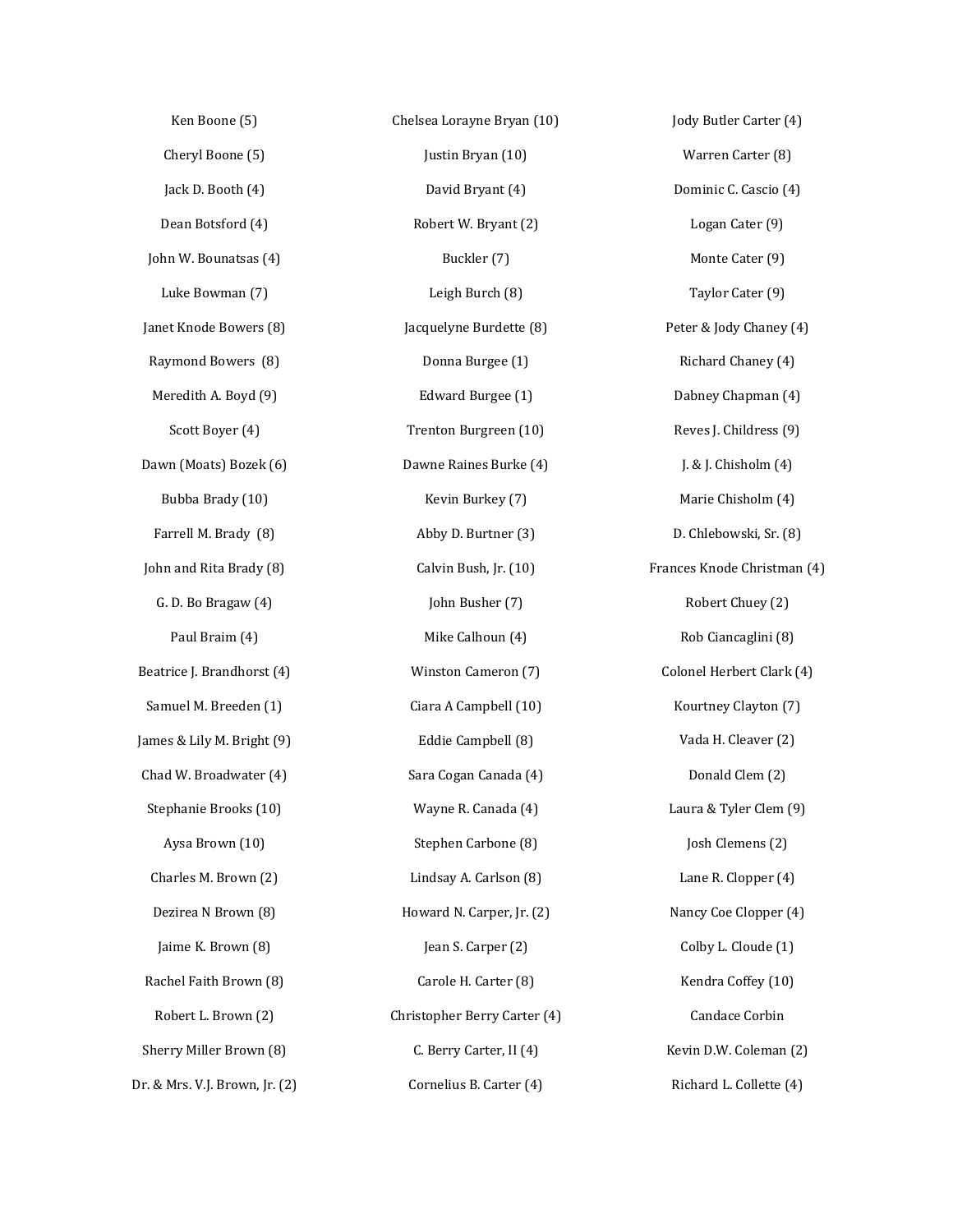| Ronald K. Collins (1)        | Ryon A. Davis (5)                | John Doyle (2)              |
|------------------------------|----------------------------------|-----------------------------|
| Ruth M. Conard (2)           | Spencer C. Dawson (1)            | Ellanor C. Donnelly (2)     |
| J. "Spider" Conner (6)       | Heather Deaner (8)               | H. J. Donnelly (9)          |
| Pamela C. Cooper (8)         | Krista Noel DeBow (10)           | Pat Dorsey (3)              |
| Tim Cook (4)                 | Sharon A. Decker (2)             | Charles E. Doss (2)         |
| Travis N Coon II (8)         | Nancy Byrd Deeds (2)             | Martha A. Doss (2)          |
| Deborah L. Costas (8)        | Casey DeLauter (6)               | Mary Beth Dotton (2)        |
| Jaye W. Copp (7)             | Wayne DeLauter (5) (7)           | Robert L. Dotton (2)        |
| Jack R Coulter (10)          | Audrey R. Delos Santos (10)      | Susan C. H. Dudas (6)       |
| Carlos Crestwell (8)         | Delta Sigma Pi Epsilon Kappa (7) | Justin Duhaime (5)          |
| Allison J. Crews (6)         | Patricia L. Demick (5)           | Wayne Duncan (7)            |
| Mary Jean Crowl (8)          | Daniel P. De Palma (2)           | Bryan Dunlop (3)            |
| Paul Eric Crum (5)           | Deborah Dhayer (8)               | Cathy Dunlop (3)            |
| Jordan N. Cullison (10)      | Debbie & Jerry Dhayer (6)        | David L. Dunlop (3)         |
| Karen S. Cunningham (2)      | Gerald Dhayer (8)                | David S. Dunlop (3)         |
| Fred Curry (1)               | Marcia Dhayer (8)                | Jenna B. Dunlop (3)         |
| James A. Curry (1)           | Ron Dickerson (7)                | Megan Dunlop (3)            |
| Mary I. Curry (1)            | Jenn Dickey (10)                 | Katherine Dyke (8)          |
| Bobby Curtis (6)             | Mark B. Diez (9)                 | Jake Earp (8)               |
| James S. Dailey, III (2)     | Pedro O. Diez (5)                | Rich Edmondson (8)          |
| Cameron M Dalton (10)        | Kevin M. Diez (7)                | Todd Edmondson (3)          |
| Donna Hedges D'Antuono (9)   | Karen and Anthony Digman (8)     | S.P. & Marilyn Edmonson (2) |
| John D'Antuono (9)           | Angela Dodge (10)                | James D. Edwards (6)        |
| Lou D'Antuono (9)            | Alburn Dodson (9)                | Lindsey Edwards (8)         |
| Marilyn D'Antuono (9)        | Jeffrey & Sarah Meads Dodson (9) | Sue Taylor Edwards (6)      |
| Annamae Darton Rohanic (2)   | Frank Doherty (3)                | Jack Egle (6)               |
| George H. Dasher (7)         | Lisa Dunlop Doherty (3)          | Pat Moler Egle (6)          |
| Gabriele Angela Davis (10)   | "Friz" Dorsey (8)                | Ben Ellis (6)               |
| John Michael Alan Davis (10) | Rebecca A Doty (8)               | Jeffery Ely (6)             |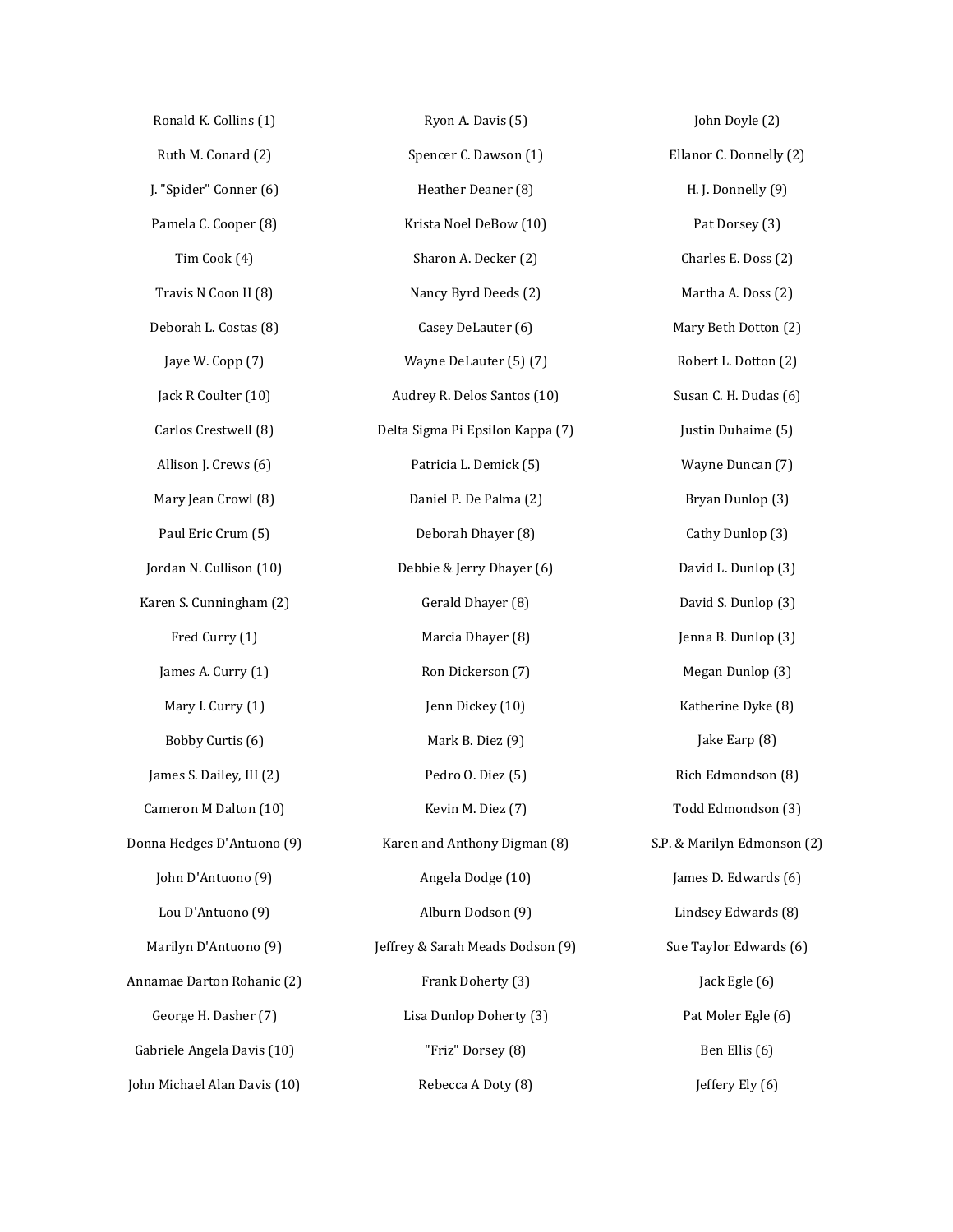| Ronnie Engle (8)       | Dale M. Ford (2)            | Dr. Vince Gonino (6)         |
|------------------------|-----------------------------|------------------------------|
| Ron Engle (2)          | William L. Fournier (2)     | Jean Gonino (6)              |
| Gloria W. Eshelman (6) | Mackenzie Foust (10)        | Russ Goodacre (10)           |
| Paige Evans (10)       | Daniel A. Fouts, Sr. (1)    | Barbara W. Gordon (9)        |
| Sandra Everly (10)     | Phillip B Fox (10)          | Amy K. Gould (4)             |
| Wayman Everly (8)      | Hope Fraser (10)            | Frances A. Gower (4)         |
| Scot C. Eyler (6)      | Raymond H. Frazier (6)      | Emily Grabill (10)           |
| Dominick Fargo (6)     | William D. Frazier (8)      | Joseph & Carolyn Grant (6)   |
| Carol Faucett (4)      | Charles H. Freeland (2)     | Pegi Grant (1)               |
| Philip W. Fearnow (6)  | Kayla V. Friday (10)        | William W. Grantham (8)      |
| Tony Fenoglio (3)      | Deborah & Lowell Fritts (8) | Christina E. Green (5)       |
| Darl Ferguson (1)      | Lowell R. Fritts (8)        | Kelli R. Greenfield (8)      |
| Chris Ferrell (10)     | "Lucky" Lowell Fritts (8)   | Bill and Carole Griffith (8) |
| Kathy Fenner (10)      | Russell Lee Fritts (8)      | Gina M. Groh (2)             |
| Erwin G. Fieger (9)    | William F. Fritts, II (6)   | J. Max Grossman (8)          |
| Chris Field (9)        | Vicki Shockey Fulk (7)      | C. Andrew Grove (10)         |
| Robert C. Fields (8)   | Daniel F. Gallagher (8)     | Daryl J. Grove (3)           |
| Amanda Filip (10)      | Buck Gardner (8)            | David & Debbie Grove (9)     |
| Mel Filler (2)         | Kayla Garvin (8)            | Patricia C Grove (10)        |
| Merva Dye Filler (2)   | Ruth Ellen B. Gaum (1)      | Austin Guy (10)              |
| Claude Flagg (6)       | Sara (Kight) Gellios (6)    | James S. Hafer (6)           |
| Sandra G. Flagg (6)    | Sarah Gilbert (10)          | Rachel J. Hafer (6)          |
| James H. Fleming (6)   | Clarence Gill (8)           | Faye Hageny (7)              |
| Kim Fletcher (4)       | Robin K. Gill (4)           | Barry "Huntz" Hall (2)       |
| Asst. Coach Flick (4)  | Pam and Ted Gillette (7)    | Kerry P. Hall (7)            |
| Paul Luther Flick (4)  | Joe Henry Gilroy (6) (8)    | Lee Hamilton (6)             |
| Eugene P. Foltz (6)    | Rosalee B. Glisan (2)       | Jerry O. Hannas (6)          |
| Julie Foltz (6)        | P. Brianna Goddard (10)     | William E. Hardy (1)         |
| Marc Foltz (6)         | Frank Goldstein (6)         | Michelle Leigh Harlow (10)   |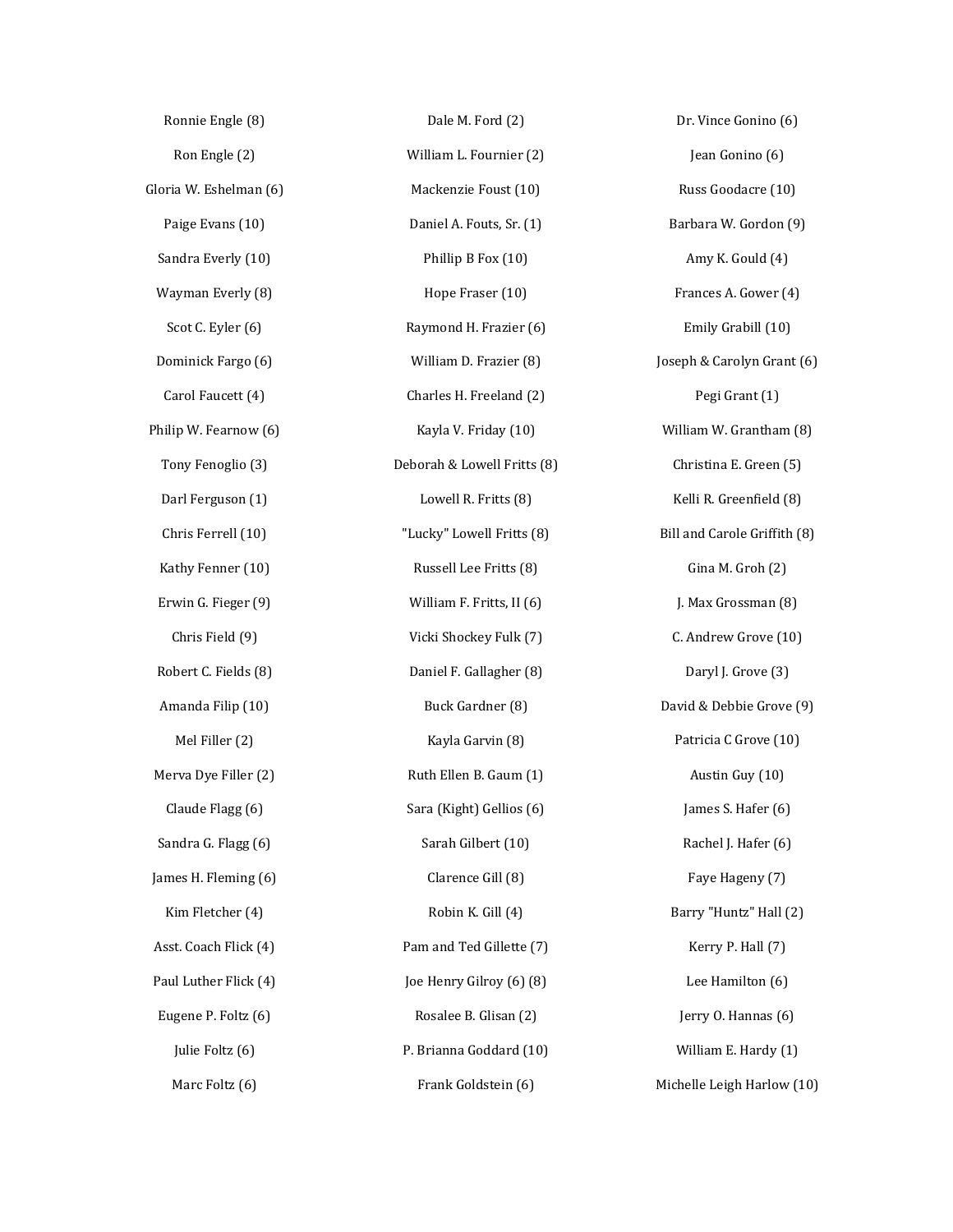Richard F. Harmison (6) Henry L. Harness (1) Larry F. Harr (6) Annisha S. Harris (5) Sally Holme Harris (2) John F. Hawse IV (8) Robert F. Hayes (10) Robert L. Hedmond (6) Alyson Hehr (10) Jack Hemphill (6) Virginia Warden Henderson (2) Tre Henley and Briana Vaden (10) Jacquelyn Gail Henning (8) James D. Henriksen (5) Maureen M. Henriksen (5) John E. Herbert (4) Lee Hertel (10) Anneliese Heschl (10) Renee Smedley Heschl (10) William C Heschl (10) William R Heschl (10) Lynne S. Hess (6) Marianne Hetzer (4) Paul R. Hetzer (4) Dale C. Hicks (4) Tudie & Joe Higham (8) Lily Hill (9) Phil Hill (9) Debbie Barr Hillyard (3)

Paul W. Hillyard, Jr. (2) Opal L. Hillyard (2) Mark H. Hilt (4) William Michael Mike Himmerich (10) Dayton & Donna Hinke (2) Kayleigh Sweetpea Hite (3) E. F. Hoeltzel, Jr. (6) M. Cockey Hoeltzel (6) Shelby and Petrina Hoffman (8) Sarah Joy Hoffman-Benadom (8) Hofstetter Family (6) Lindsey Hogan (10) William E. Holliway (8) Lashan & Kamaal Holmes (2) Vic Holmes (4) Brad Hoover (10) David Hoover (10) Tiffany N. Hopper (8) Bryan B. Hott (8) Paul David Hott (10) Katie Houle (10) House '76 (7) Jasmine C. Houser (5) Anders J. Houser (5) John P. Howerton (6) A.R. Hoxton, Jr. (2) Shannon Hudkins (8) Marjorie Humphreys (7) Kris Hughes (3)

Darren & Lorri Iden & Family (9) Brian K. Jackson (2) (6) David Jackson and Family (2) Etleva Jackson (10) Jean & Cathy Jacobs (9) Lynette K. Jacob (8) Mike Jacobs (9) Victoria Jacobsen (10) Zachary Janiak (10) Keith & Tari Janssen (2) Kristin R. Janssen (2) Jarvis Family (8) Dennis S. Jenkins (8) Lauren Jeschelnik (10) E. William Johnson (2) Smoke and Joy Johnson (8) Kaelyn Jones (10) Jerry Jubb (8) The Kafton Family (9) Rodolfo Karg, Jr. (5) Nancy Trenton Kascak (10) Charlie Kave (3) Sandra S. Keedy (4) Josette and Ryan Keelor (8) Bill Keller (2) Cedrice Kenney (10) Dalton W. Kephart (10) Judy T. Kepple (4) Anthony Kerere (8)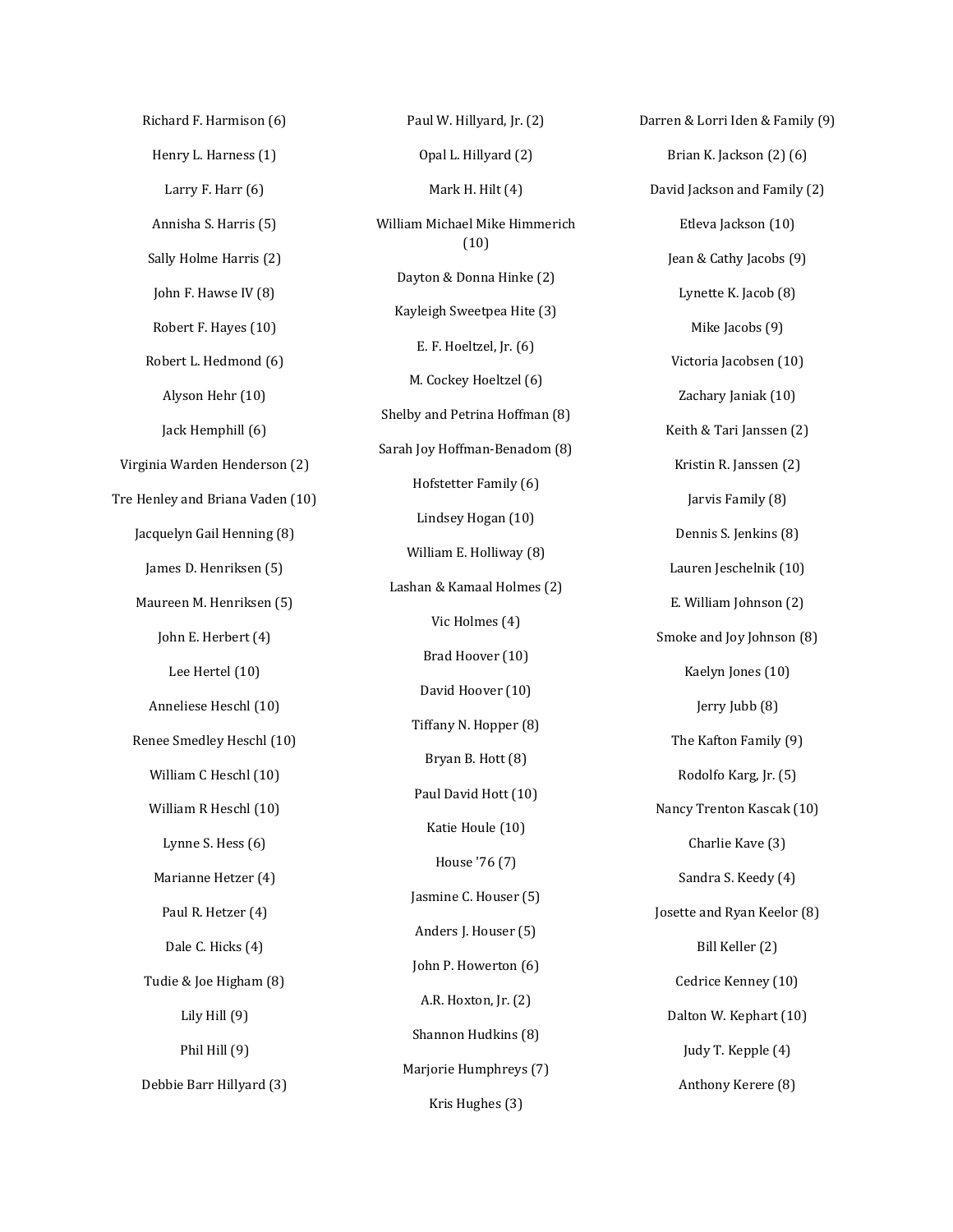| Anne Kerfoot (1)                       |
|----------------------------------------|
| Susie H. Kershner (2)                  |
| Donald (Tre) Kidwell III (10)          |
| Michael W Kincaid (10)                 |
| T. Franklin Kisner (2)                 |
| Molly Ann & Kristin Klein (9)          |
| Dick Knode (2)                         |
| Mary Jane (Jones) Knode (2)            |
| John L. Koepke (2)                     |
| Jennifer P. Kohlhepp (2)               |
| Steve Kozak (6)                        |
| Kenneth Knode (8)                      |
| Ronald and Diana Koski (8)             |
| William S. Kramer (8)                  |
| Donald R. Krause (6)                   |
| Beth Lacey (4)                         |
| Brad Lacey (4)                         |
| Bobby D. Lacy (2)                      |
| Margaret Taylor Laise (8)              |
| Harrison Lanham (9)                    |
| Ethan John Lawlor (8) (10)             |
| Larry Layman (4)                       |
| Judy K. La Follette (2)                |
| Michelle Shewbridge La Follette<br>(8) |
| Richard W. La Follette, Jr. (8)        |
| Brian C. Lamb (6)                      |
| J. Wayne Lancaster (1)                 |
| Glen Lapp '73 (4)                      |
| Glen Lapp '107 (4)                     |

Lane Lascolette (8) Barry E. Lattimer (2) Stephen Lehr (4) Michael Leiter (2) Bootsie Leonard (6) Bunny Leonard (6) Christine Lepine (10) David L. Lewis (2) Gary G. Lewis (2) James G. Leslie (5) J. Douglas Lewis (6) Mark E. Lewis (7) Josh Lightfoot (8) Matthew E. Lind (10) Mom and Dad Lind (10) William (Wilbur) Lind (8) Delores Badresingh Lindsay (8) Norman G. Lineburg (1) Bill & Monica Lingenfelter (1) Christopher Lingenfelter (8) David Troy Link (3) Sheila Lofland (1) Chelsea Lonergan (10) John E. Lothes II (4) Matthew R. Lowers (3) Scott E. Lowery (6) Al Lueck (6) Mr. & Mrs. J.J. Lueck (6) Sara Lueck (6)

The Lugat Family (6) Shepherd #1 D (6) Charles Lutman (2) Jason R. Lutman (3) Bryan Lutton (8) Ernest D. Lyles, Sr. (2) Kevin and Kelly Lynott (8) Jim & Mary Kay MacFarlane (2) Jean and Jim MacFarlane (8) Chris Mack (8) Wasila Saleh Madhoun (10) R. Thomas Malcolm (4) Sierra J. Malcolm (10) Dale Manuel (2) Ellen Church March (4) Oatha D. Marken (5) J. William Marker (6) Joe "Clone" Martin (7) Pat and Yogi Martin (8) Cali Mayne (10) Teresa Ring McCabe (2) Cathy Bastian McCollough (2) W.M. Andrew McCollough (2) Angus W. McDonald (2) Harriet W. McCoy (2) Jessica Helen McGowan (8) Daniel L. Meador (2) Tamara Meadows (7) Michelle Edwards Meehan (6)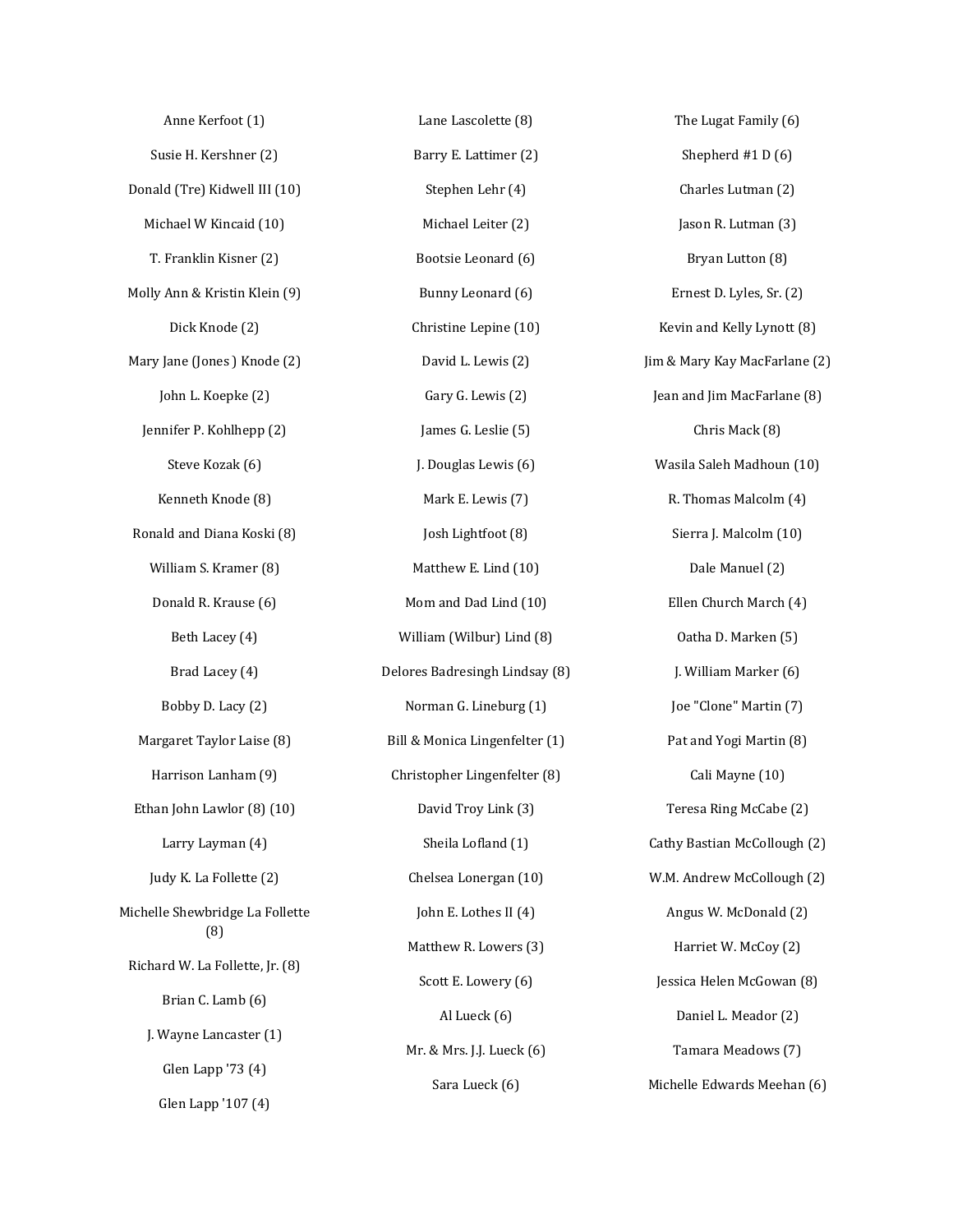Chris A. Meier (9) Susan Mentzer-Blair (2) Mr. & Mrs. Michael Meoli (2) Kim Davis Mercier (6) Eric D Merkle (10) Benjamin Miljour (8) Eric D. Miller (10) Frank H. and Althea V. Miller (9) Kelsey Miller (10) Kiana Ree Miller (10) Lige B. Miller (7) Mike & Jen Miller (2) Nadine Buggy Miller (10) James W. Milton (5) (7) Robert Minter (8) Mike Mitchell (8) William E. (Ned) Moler (9) Lee Moore, Jr. (4) Martinsburg Moose Lodge (8) Charles R. Morris (4) James V. Morris (2) Richard Hale Mowl (8) Debra Mummert-Smith (5) Gayle Murchland (7) Matt Mulhern (8) Jillian I. Murray (6) Michael D. Muse (5) Craig E. Myers (8) Donald L. Myers (6)

Robert T. "Bo" Myers (5) Max R. Nagley (2) Kelsey Najaka (10) Melissa R. Nay (4) Tom Neal (5) Andrew R Nesler (8) Dave & Betsy Newlin (6) Mary Lee Newlin (8) Jeanette F. Nichols (10) Stephen Nikirk (6) Nancy Weese Nolen (9) Francisco Noriega (8) Paul Oliver (9) Therese O'Brien (2) Jimmy Omps (2) Annie May Orr (10) Maria D. Orsini (8) Betty L. Osbourn (7) Richard D. Osbourn (9) Robert B. Osbourn (9) Lisa M. Oswald (8) Oty (6) John Overington (2) Joan Suzanne (Gussman) Oyerly (6) Kenneth K. Oyerly (6) Philip R. Oyerly (6) Bud Painter (9) Charlotte Painter (9) Phillip Painter (7)

Thomas E Painter (8) Thomas M. Palamar (4) Thomas Papeika (10) Joseph A. Papola (2) Chris Parker (2) Roger P. Parker (7) Kristina Parrill (10) Ryan, Ashley & Nathan Patrylak (2) Chris Patterson (8) Ann Richey Pavlidies (6) George A. Pavlidies (6) Riner C. Payne (6) Abby Pearson (6) Erik Randall Peat (10) Nelson Peer (7) William Penn (9) Richele Pensabene (10) Alan Perdue (9) Laura M. Petrie (2) Ralph E. Petrie (2) Aubrey 'Bre' Pfau (8) Paul Joseph Pfau (8) Lee Anne Phalen (2) Phi Epsilon Kappa Pledge Class of Spring 2002 (10) Charlie Pierce (2) Charles L. Pierce, Sr. (2) Sheri, Roger Pierce (7) Kristen Pike (2)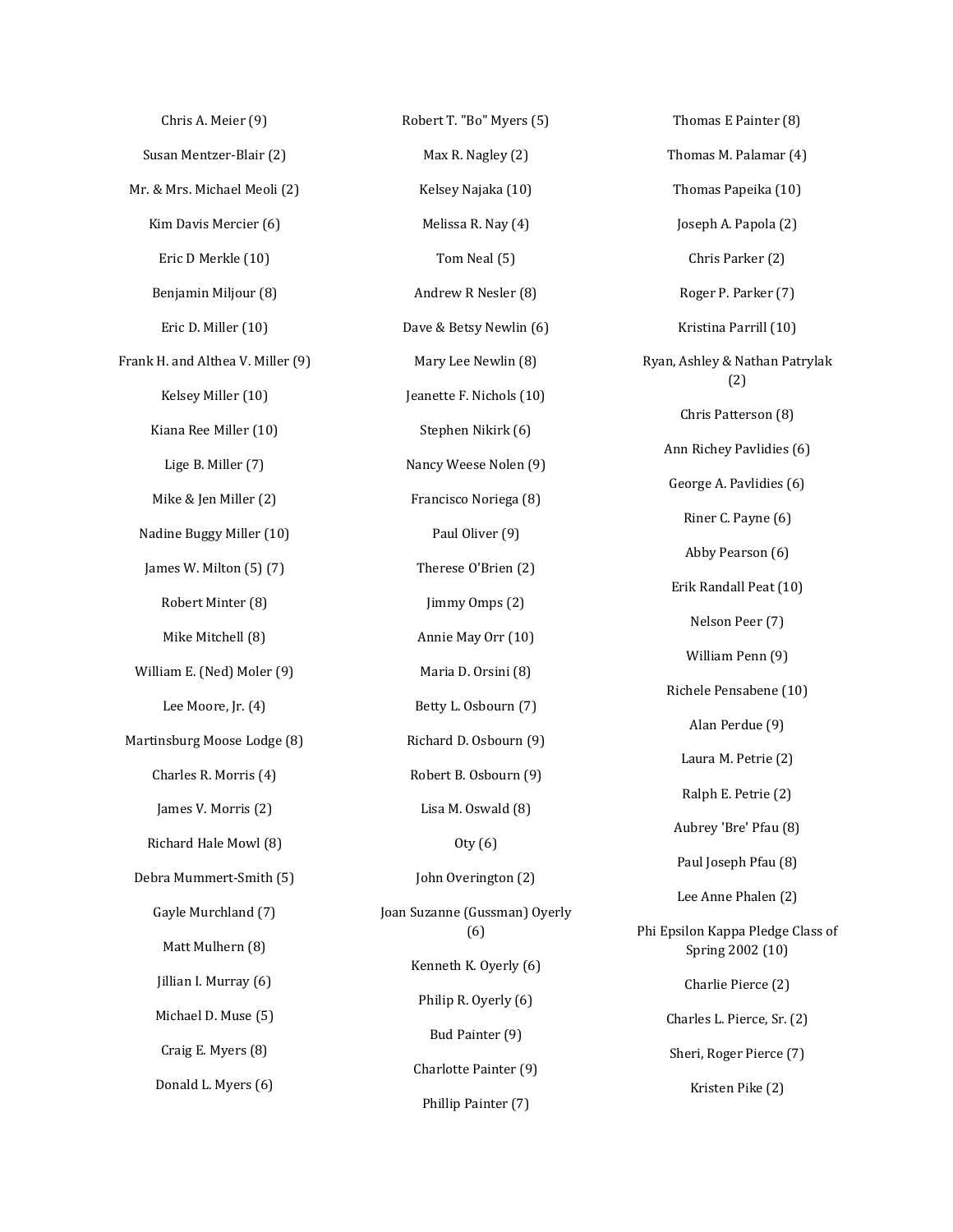Kim Pirisino (8) Barbara A. Pitzer (8) Ned H. Pitzer (8) Alyssa Plourde (10) Linda Hockman Plunkett (4) Rowanne L. Poland (6) Bob Pope (4) Joan L. Pope (4) Mary Anne Pope (2) P.T. Porterfield, III (2) Kalie L Potter (8) Jack Potts (2) Jeanette D. Powell-Rudo (8) Cassie M Powers (8) Christopher Pratt (10) Peggy Preaskorn (9) Thomas K. Preaskorn (6) James C. Price (6) Judy Price (6) Sallye Seibert Price (6) Tony Price (6) Dr. Bill Pringle (6) (10) Ann E. Prizzi (2) Kathryn T. Pstrak (10) Ronald E. Pyles (6) Jerome Quinata (8) Maria Radcliffe (10) Roger Ramey (6) Brittany Lynn Rankin (10)

Herbert & JoAnne Rankin (2) Chip Ransom (6) Elizabeth Rayburn (6) Timothy J. Ready (2) Ronald R. Reeder (6) Research Service Associates (7) Ross M.L. Reid (10) John Rentch (6) Barbara Reyda (2) Jason Rhea (8) Dottie Grier Rich (8) C.J. Ricker (10) Coach Jesse Riggleman (6) David & Colleen Rigot (6) Bradley Rinehart (10) Brian M. Ringer (8) Matthew S. Roark (2) Andrew C. Robertson (6) Chester Rockwell (6) Pete Rockwell (9) Albert Roelkey Sr (10) Katie C Rogers (8) Roy R. Rogers (8) Michael Romeo (8) Patricia M. Rote (10) Stanley W. Rote (10) Stanley W. Rote Family (10) Pat & Chris Ruda (4) Taylor R. Rudd (6) Melonie D. Rush (3)

Lindsay Russell (8) Hannah E Russo (10) Bob & Joy Rutherford (8) Mariah L Ryan (10) Paul M. Saab (7) Dorothy L. Salamy (6) Dana Salas (8) Peggy Kinsey Sanders (6) Leigh Anne Scalise (6) C.D. Scarlett (6) E.T Scarlett (6) H.B. Scarlett (6) M.F. Scarlett (6) Heidi Jo Schaeffer (8) Chip Schelhorn (6) Bane and Debbie Schill (6) John B. Schley (6) Charles O. Schluter (3) Chris Schmitt (8) James A Schmitt (6) Jessica A. Schmitt (6) Melinda Sloate Schmitt (6) Timothy N. Schmitt (6) Kurt A. Schwenk (5) Fred V. Scimeca (2) Blake Scott (10) James S. Scott (6) Joanne Scott (10)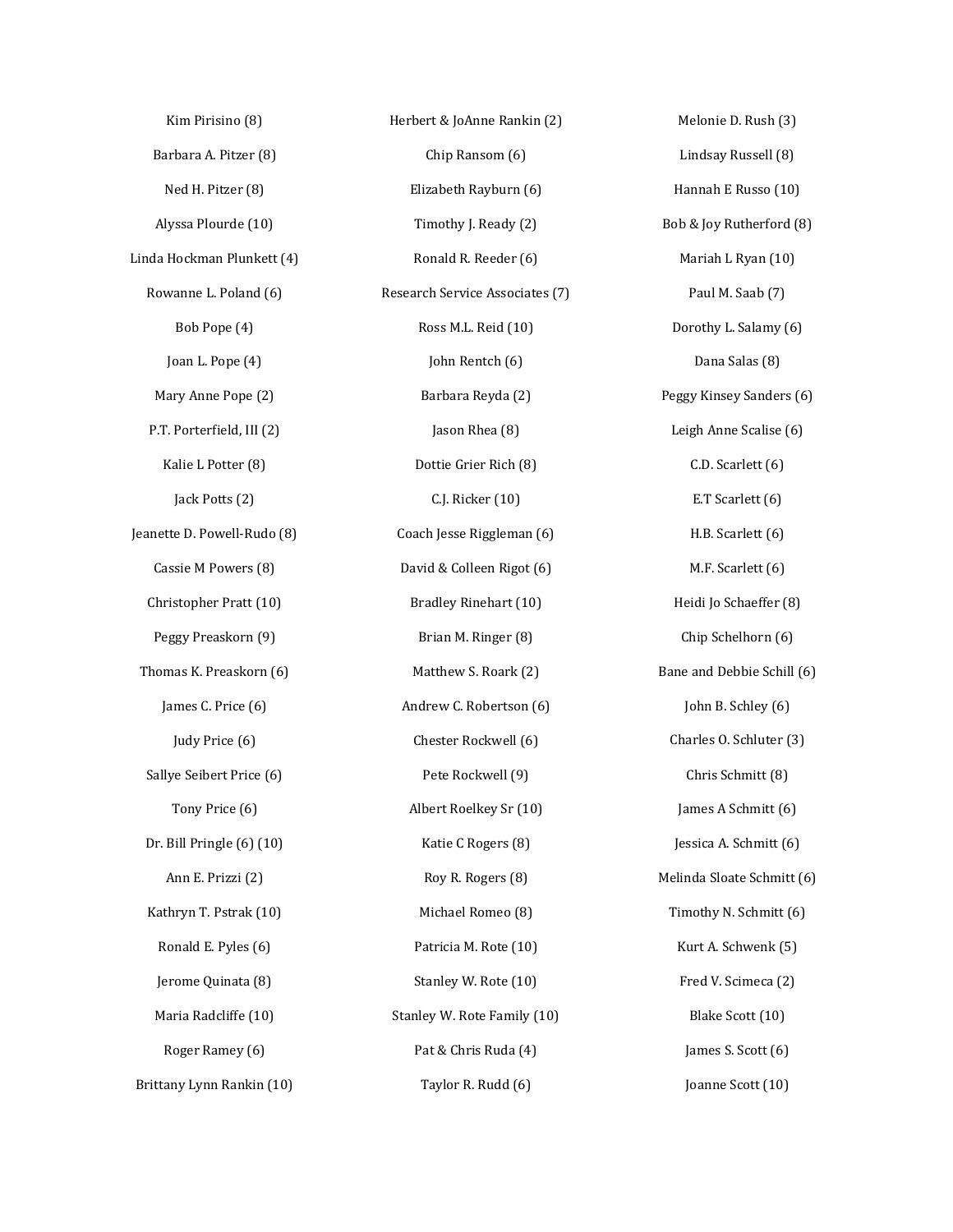| Rachel Sefton (10)            | Mildred Anne Smith (6)                           | Max Stubbs (2)             |
|-------------------------------|--------------------------------------------------|----------------------------|
| H. Lee Seibert (9)            | Mitchell Alexander Smith (5)                     | Michael Sturman (7)        |
| Sonja Seipel (6)              | Victoria Katherine Smith (5)                     | Jahu C. Stumpp (2)         |
| J. Tevis & Pamela Sensel (9)  | Dick Snively (2)                                 | Kelli D. Summers (2)       |
| Larry Shank (2)               | Edna Snyder (6)                                  | Chris Swanson (9)          |
| John W. Shearer (2)           | Mr. & Mrs. Edward Snyder (5)                     | Karen Swanson (6)          |
| John Sheehan Jr. (10)         | Henry M. Snyder, Jr. (6)                         | Randy Swanson (8)          |
| Camela M. Shell (10)          | Savannah P Snyder (10)                           | Stephen Sweeney (8)        |
| North E. Shockey (6)          | Marsha Soergel (8)                               | Sweet Sixteen WBB (8)      |
| Cortney Nicole Shrewsbury (8) | John R. Spickler (6)                             | Allen A.Swick (6,8)        |
| Linda Regner Sickel (6)       | William J. Sponaugle (6)                         | Joseph Szymialis (6)       |
| Nick Siebold (8)              | Fred & Pat (Martin) Staats (8)                   | Daniel R. Tait (7)         |
| Gail Siemer (6)               | LaRue N. Stanley (2)                             | TalkRadio WRNR (4)         |
| Brandon Silver (8)            | Rebecca Starkey (8)                              | A.N. Tardiff, JR. (8)      |
| Helen M. Simpson (6)          | Daniel Starliper (2)                             | Mr. & Mrs. A.L. Taylor (6) |
| Dan Sims (8)                  | Mary Belle Locke Starliper (8)                   | James L. Taylor (4)        |
| Hillary Sisson (8)            | Mark & Barbara Stern (6)                         | Michele M. Taylor (4)      |
| Jean Skinner (2)              | Jenna Sterner (10)                               | Nicole D. Taylor (1)       |
| Shawn R. Skinner (8)          | Laura Sterner (10)                               | R. Wayne Taylor (1)        |
| Janet A. Slonaker (2)         | Eleanor O. Stipe (6)                             | Susan M. Taylor (4)        |
| Angelo Smith (3)              | George O. Stipe (6)                              | Austin Temples (10)        |
| Mr. & Mrs. Clyde A. Smith (5) | Harry V. Stipe (6)                               | Anne L. Tennant (4)        |
| David Morgan Smith (6)        | Julie St. Marie (6)                              | Betsy Terpening (10)       |
| Dolores Smith (5)             | Rebecca L. Stoltz (8)                            | Chris Terpening (10)       |
| Gerald F. Smith (5)           | Tiffany Stotler (8)                              | Coral Terpening (10)       |
| James F. Smith (2)            | Ed Strauss (2)                                   | Gwenyth Terpening (8)      |
| Jerry J. Smith (7)            | Larry A. Strite (6)                              | Kate Terpening (8)         |
| Kim J. Smith (6)              | Mary Jane Stroupe (6)                            | Kylie Terpening (8)        |
| Michael Smith (5)             | <b>Chris Strovel Westervelts</b><br>Gladdons (6) | Matt Terpening (10)        |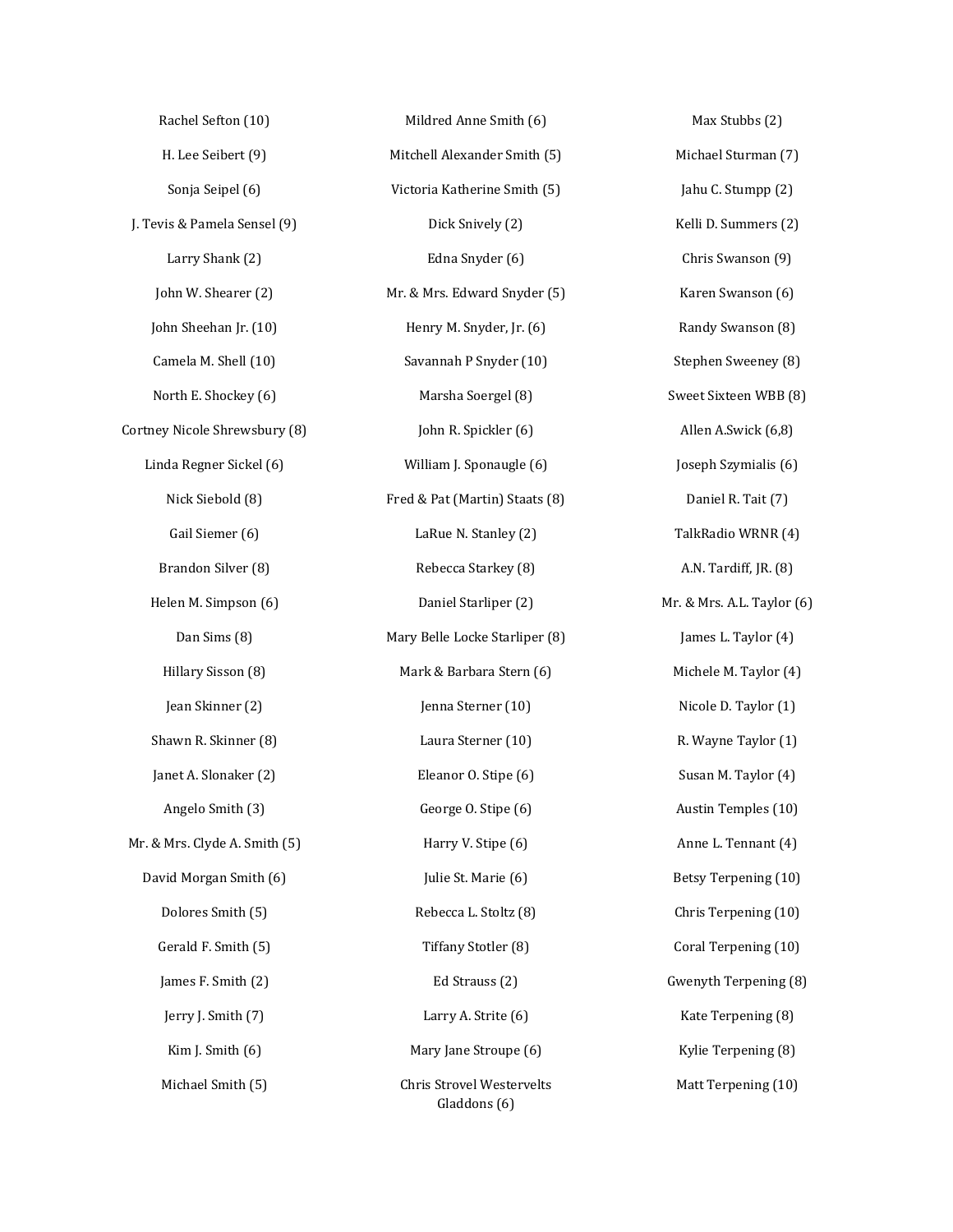| Robert Terpening (4)           | J.W. Violand (8)                | Bill Wempe (4)                 |
|--------------------------------|---------------------------------|--------------------------------|
| Stella Terpening (8)           | Russell Voelker (4)             | Karen Wempe (4)                |
| Virginia Terpening (8)         | Gregg Wachtel (4)               | Spenser C.Wempe (4)            |
| Christian C. F. Thom (2)       | Rick Wachtel (4)                | Nicole Wennerberg (10)         |
| Dr. & Mrs. Jerry B. Thomas (2) | Bill Wachter (10)               | Randy O. West (4)              |
| Jonathan Royce Thompson (8)    | Wilson B. Waddy (4)             | Will Wheeler (10)              |
| Michelle M. Thompson (7)       | Wilson B. Waddy (1)             | Alyson B. Whitacre (8)         |
| Rebecca L. Thompson (8)        | Eileen Waggoner (10)            | George E. Whitacre (4)         |
| Lou & Marina Tiano (1)         | Michael and Susan M. Wagner (6) | Gail Ruth White (1)            |
| Timothy M. Toone (10)          | Kenneth T. Waldeck, Sr. (4)     | Calvin Whittington (1)         |
| James A. Towner (4)            | Kenneth T. Waldeck, Jr. (4)     | Anna P. Widmyer (4)            |
| Sara H. Townsend (4)           | Gabriel A. Walker (5)           | Jack M. Widmyer (4)            |
| Randy C. Trenary, Jr. (2)      | Kyle P. Walker (10)             | Cindy Warner Wilder (7)        |
| Rose Tribby (10)               | Chuck & Mel Waltemire (8)       | Hugh A. Williams (4)           |
| Rose Lynn Tribby (10)          | Kelsi Waltemire (8)             | Jenel Williams (8)             |
| Guy T. Tucker (1)              | Carolyn A. Waltz (4)            | Jerry Williams (5)             |
| Tom Tucker (4)                 | Bobby Wantz (4)                 | Nelda Williams (5)             |
| Richard G. Tutwiler (4)        | Gregg Warfield (3)              | Robert G. Williams (6) (9)     |
| Richard H. Tyler (9)           | The Warfield Family (3)         | Alexander Wilson (10)          |
| Charles W. Van Metre (4)       | George B. Warner (8)            | Frances Wilson (4)             |
| Harry C. Van Metre (4)         | Lynn S. Warner (9)              | Jim Wilson (4)                 |
| Sandi Frye Van Metre (4)       | Amy L. Warrenfeltz (2)          | Katie Wilson (9)               |
| Sandi Frye Van Metre (4)       | Christie Watkins (8)            | Lynwood Wiltshire (3)          |
| John Walter Velasquez (8)      | W. Bell Watkins IV (8)          | Mr. and Mrs. Bruce Winning (7) |
| Nelson Vazquez (4)             | The Weakland Family (10)        | Daniel B. Winning (7)          |
| Manuel L. Velasquez (6)        | Philip A. Weiner (4)            | Kelsi Winter (10)              |
| Mary Beth Vickers (8)          | Nancy J. Weller (4)             | Stacey Winter (2)              |
| Larnie Vickers (8)             | Margaret R. Welsh (9)           | Kenneth Wisecarver (1)         |
| Amy Vickers (8)                | W. Glenn Welsh (9)              | Madeline Witte (10)            |